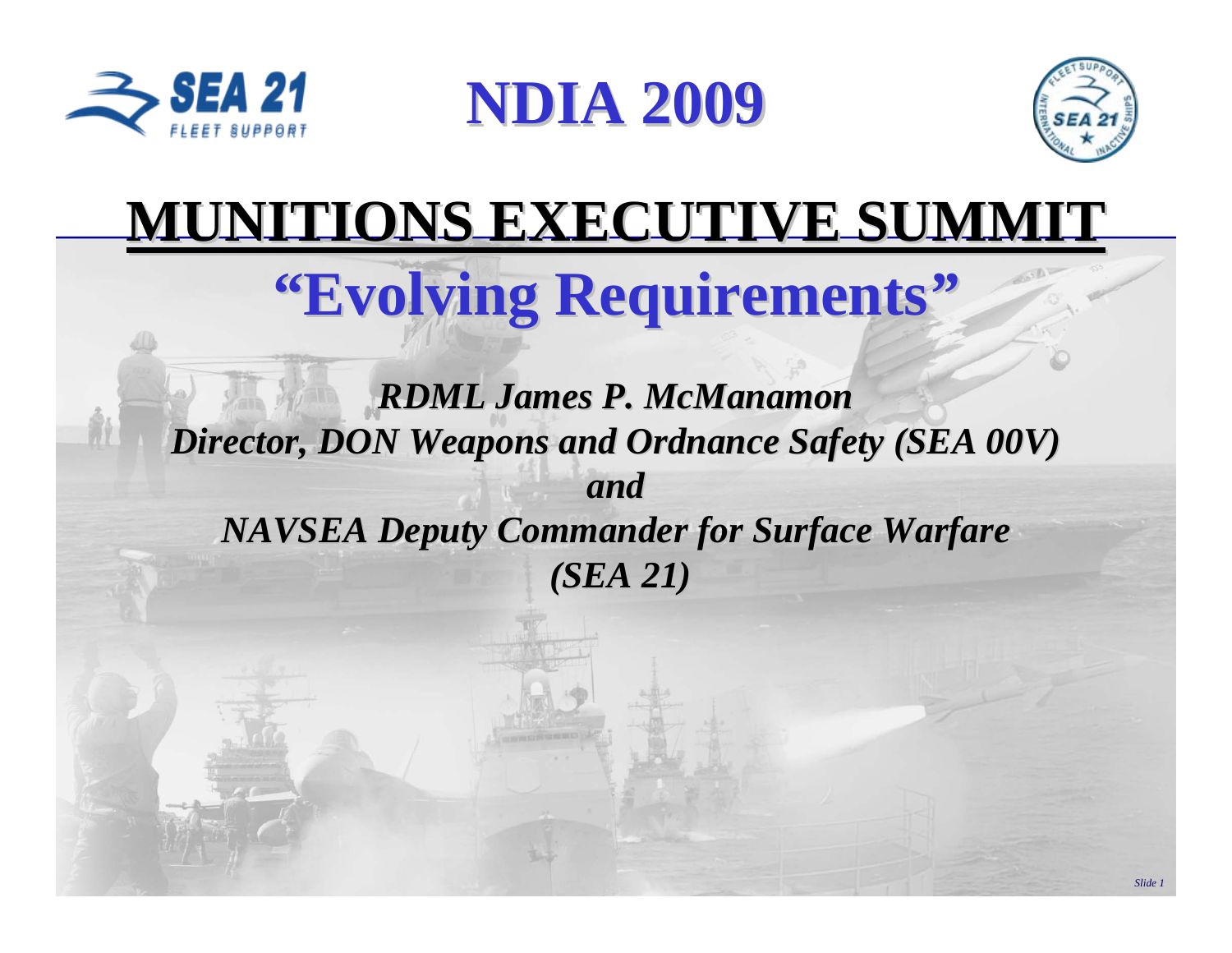



- **CNO Guidance**
- **SEA 21**
- **SEA 00V**
- **Road Ahead**
- **Navy's SMCA Investment**

**AGENDA**

- **Service–Industry Partnership**
- **USN Requirements**
- **Future Gun Systems**
- **Summary**

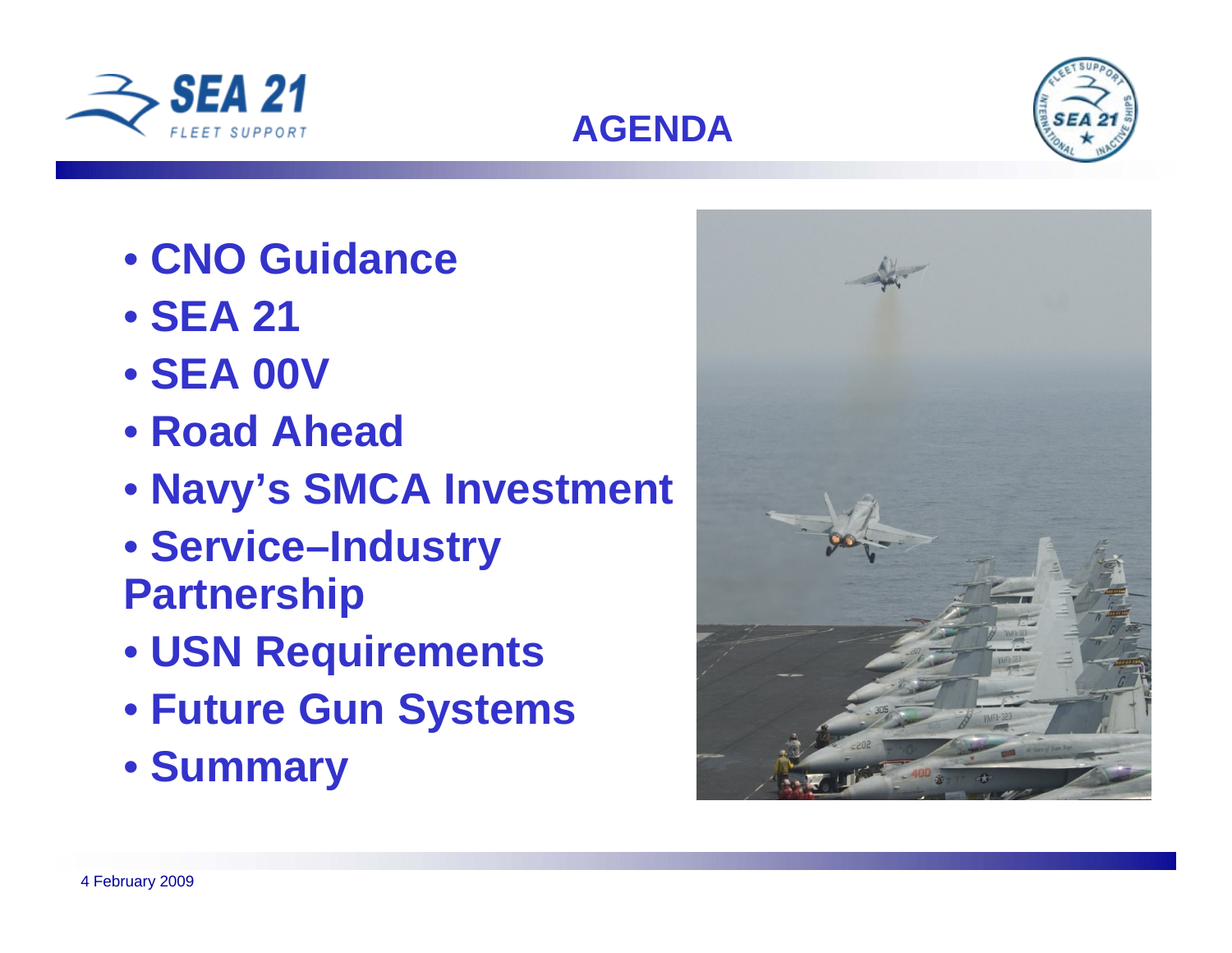



- **Conduct the full range of operations from combat to humanitarian assistance.**
- **Provide presence and operational flexibility with forward deployed maritime forces.**
- **Deter and, if deterrence fails, win our nations wars.**
- **Foster and sustain cooperative relationships with an expanding set of allies to enhance global security.**

**Protect maritime freedom and address threats to peace**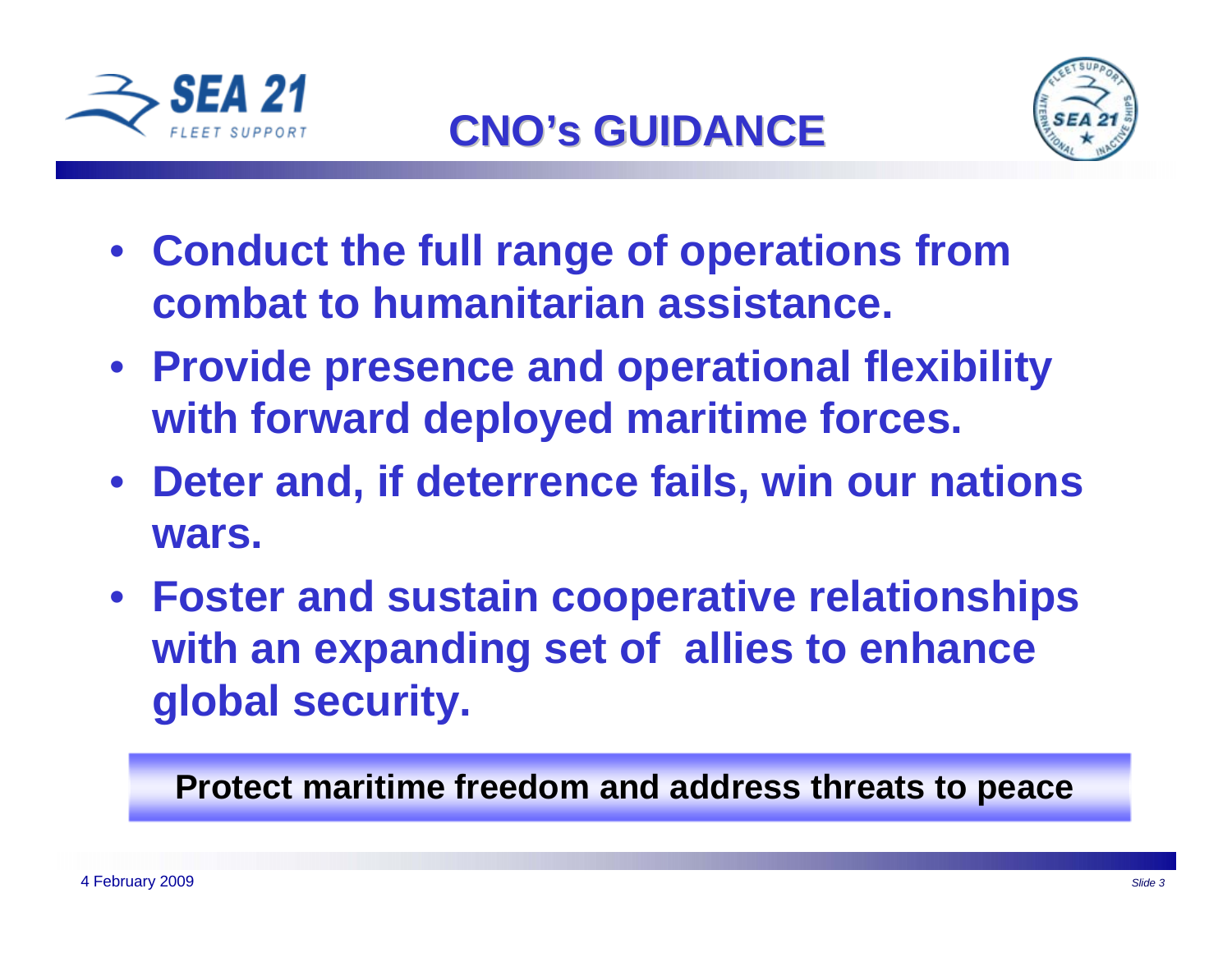





- **ASN (RDA) addressed span of control issues in PEO ships and requested options to reduce the PEO portfolio and achieve a more effective distribution of programs**
- **SEA 21 formed to provide for new construction as well as modernization efforts.**
- **Platform is a means of conveyance to put the ordnance on target**
	- **Mission success requires quality ammunition in the right amount, at the right place, and at the right time.**
- **Navy highly values the preservation of a robust conventional ammunition industrial base**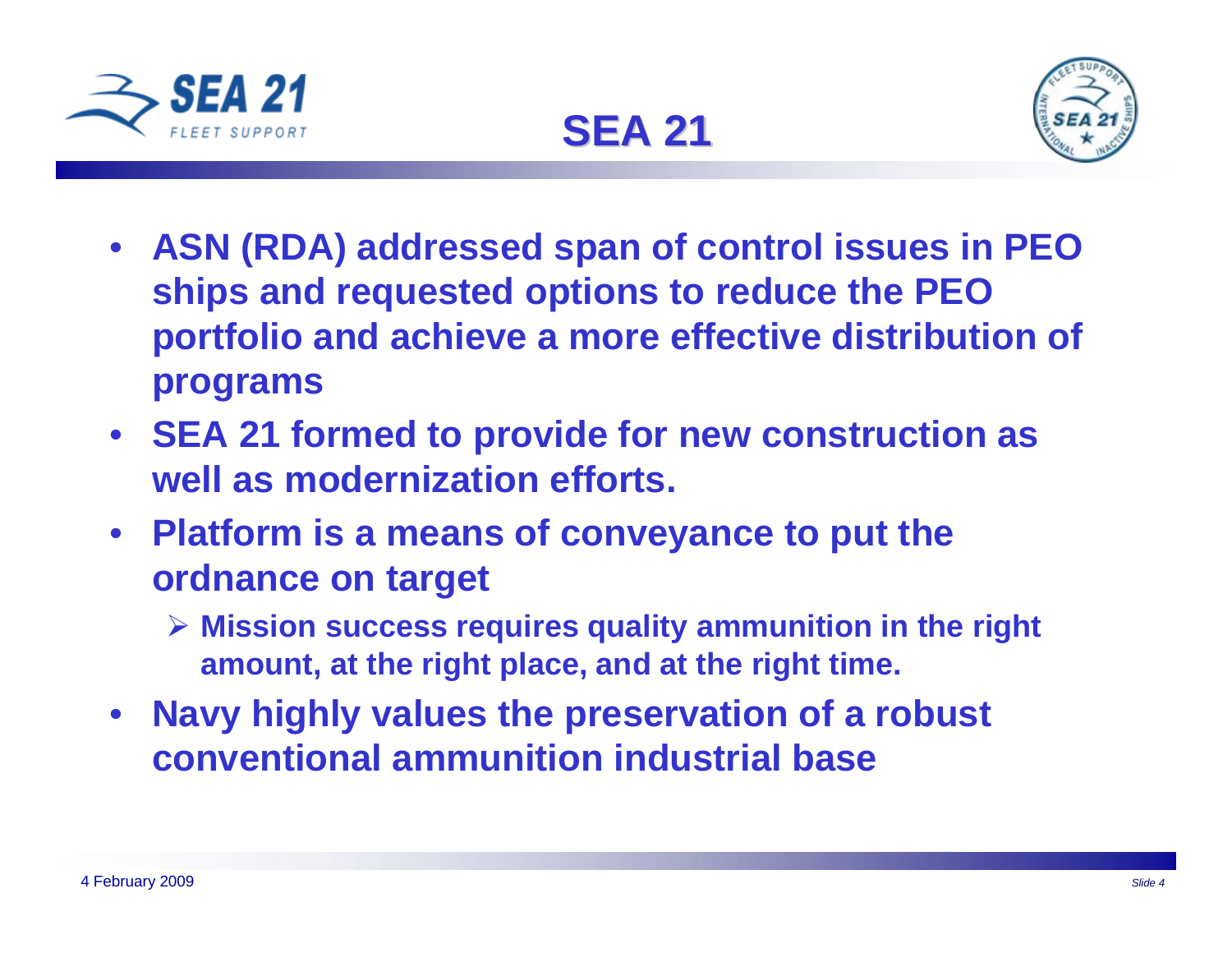

**Ordnance Safety & Security Activity**

## **SEA 00V SEA 00V**



*Naval weapons and explosives safety technical authority, providing the DON with expertise, policy, oversight, and procedures. In so doing we sustain Joint combat capability by identifying, mitigating, and communicating risks throughout weapons systems and explosives lifecycle.*

### **Focus**

**Explosives Safety & Security Policy and Procedures Technical Authority Ordnance Transportation, Handling & Storage Safety, Security and Environmental Compliance Explosives Safety & Security Inspections Guidance & Compliance Evaluations Explosive Mishaps Prevention Explosives Safety Site Approval/Waivers/ Exemptions Munitions Rule Application Munitions Response Program Insensitive Munitions Program Coordination Technology Ordnance Quality Evaluations**

## **Products Products**

**Weapon and Combat System Safety Weapon System Explosives Safety Review Board Software Systems Safety Tech Review Panel Fuze and Initiation System Tech Review Panel Unmanned Systems Shipboard Weapons Systems Integration Explosives Safety Inspections (ESIs) Explosives Safety Training Site Approvals / (ESQD) Arcs Determination Ammunition & Hazardous Materials Review BoardWaivers & Exemptions Ordnance Assessment Policy and Procedures Insensitive Munitions (IM) Electrical Safety / HERO / Lithium Battery Arms, Ammunition & Explosives Physical Security Ordnance Environmental Compliance Guidance & Monitoring**

## **Commitment Commitment**

**Safe and Secure Handling of Ordnance Safe and Secure Storage of Ordnance Storage of Ordnance Safe Ordnance Design Environmental Compliance**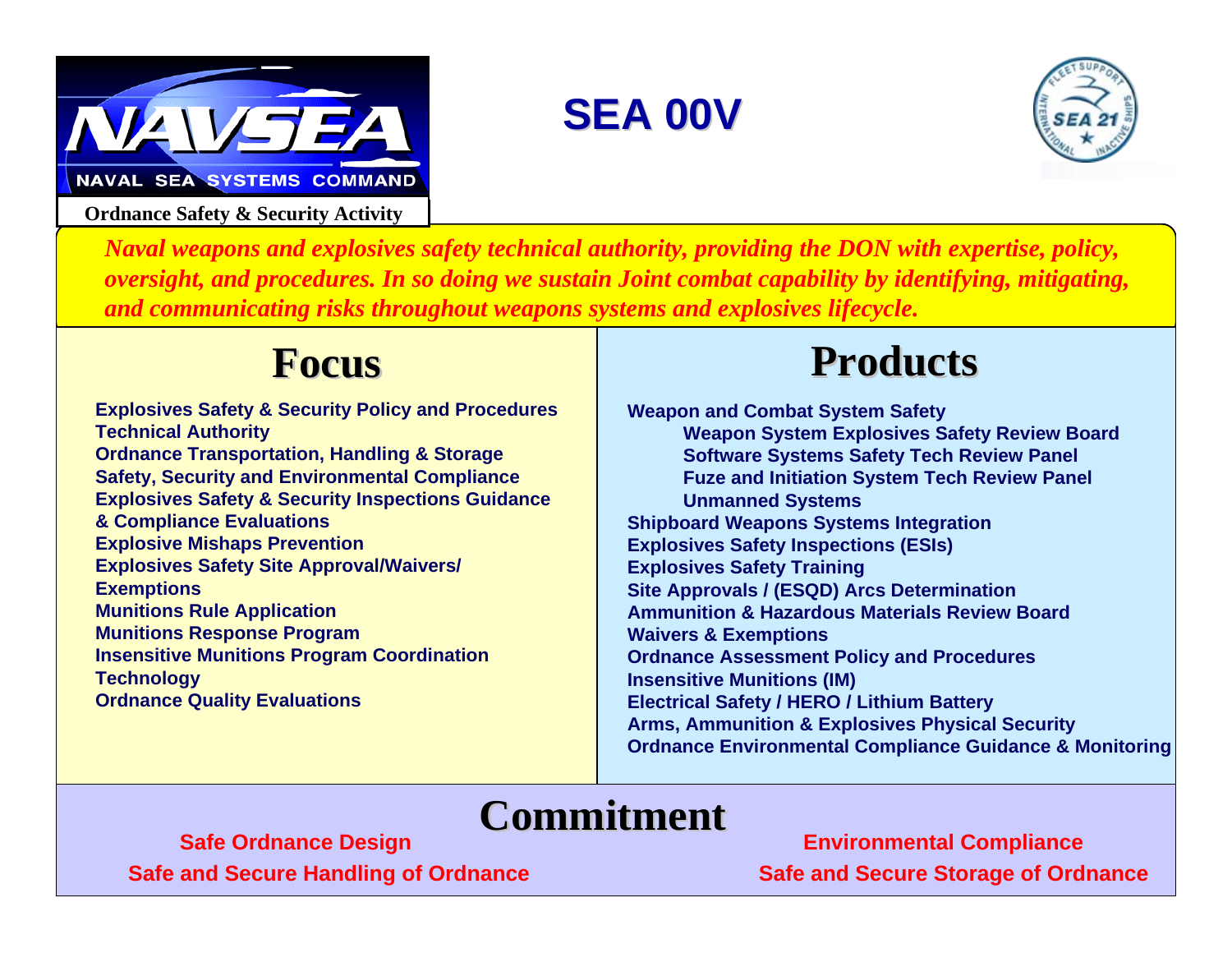





- **Current CNO Guidance**
	- **313 ships and 3800 aircraft maintained in Naval Service by 2020**
- **Combat Systems evolution**
	- **'System of systems' with BMD efforts and Net-Centric warfare**
	- **Pinpoint accuracy with prescribed collateral damage**
	- **Common weapon systems across new construction platforms**
	- **Increasing use of UAVs**
	- **Directed energy weapons**
- **Operational Safety**
	- **Naval platforms becoming multi-mission and multi-Service**
	- **Explosives safety considerations: HERO, IM, etc.**
	- **Environmental stewardship**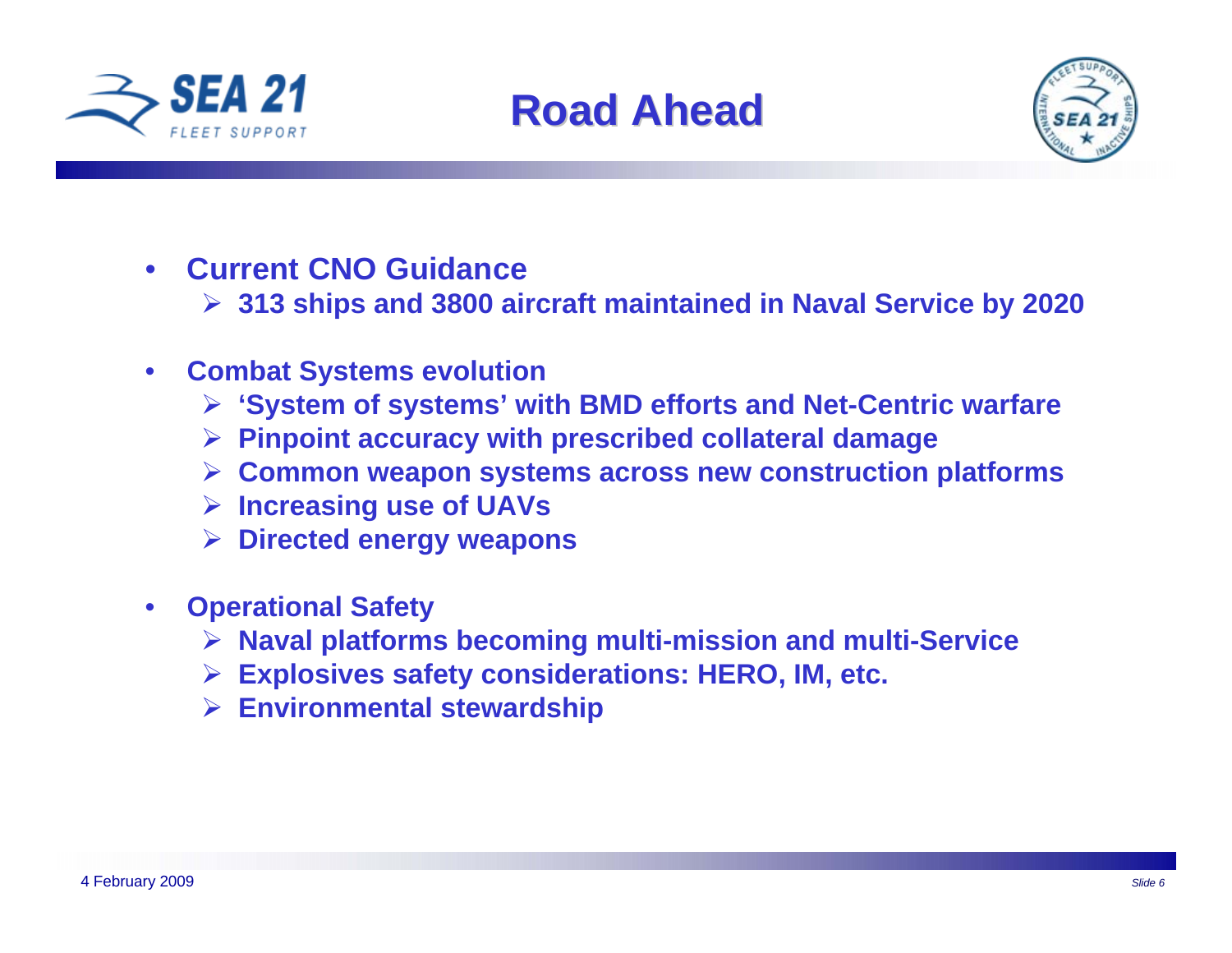

## **Navy's SMCA Investment**



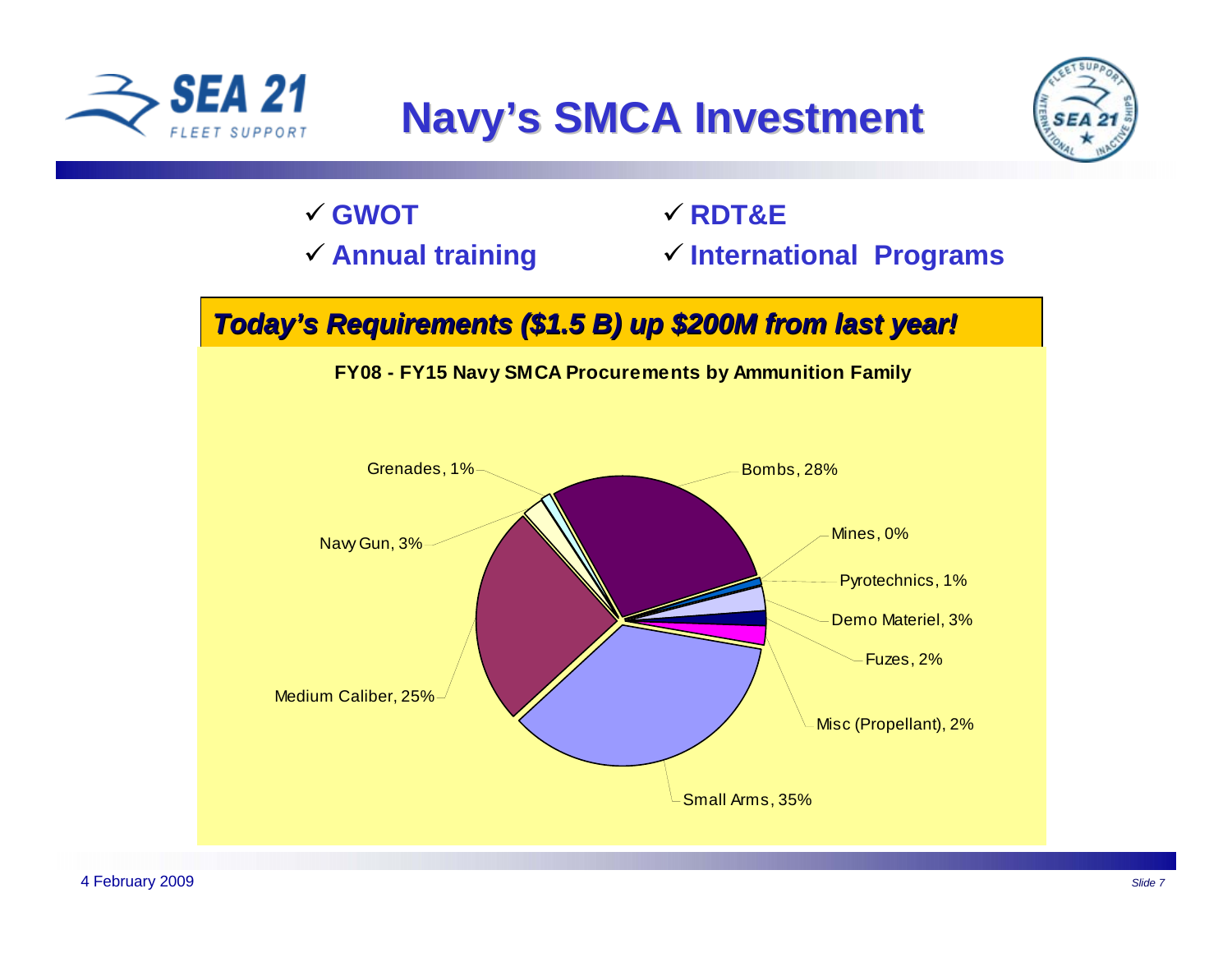



- **Adequacy in performance of munitions in theater**
	- **Quality munitions**
	- **RDDs continually improving**
	- **Overall deployed forces requirements are being met**
- **Minimal impacts observed with SMCA managed BRAC transitions**
- **Closer collaboration with the Ammo Enterprise for efficient and effective procurement execution**
- **Indian Head Manufacturing Capability of Propellants supplements SMCA**
	- **30-40% of NSWC/IHD propellant manufacturing supports SMCA mission**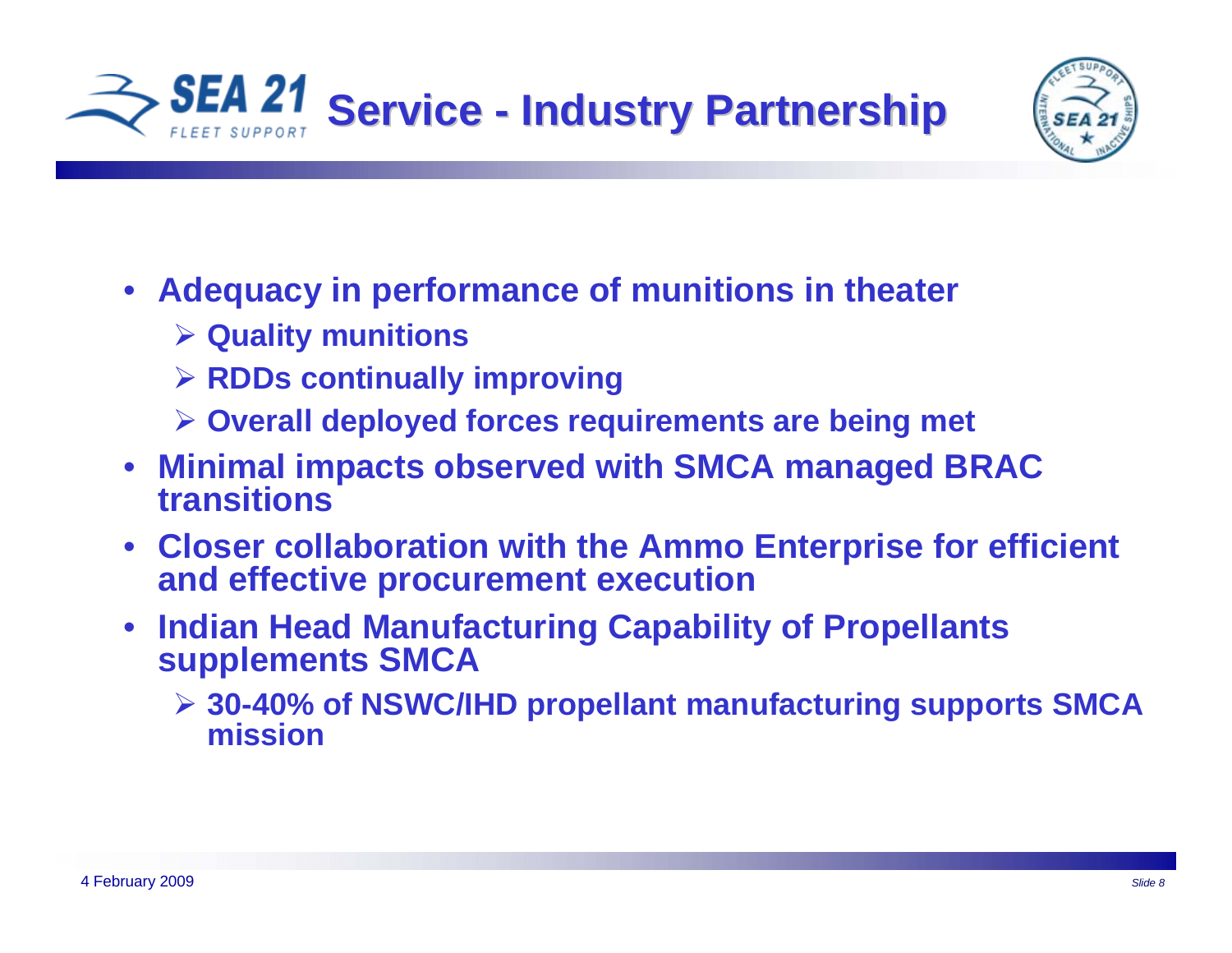



- **USN continues to be a large customer at the Army's facilities**
	- **AAP McAlester (Load Assemble & Pack of 5/54 Propelling Charges (MK 67 MOD 3)**
	- **CAAA Crane (Load Assemble & Pack 5/54 Projectiles and Pyro/Demo)**
	- **AAP Holston (5/54 explosive fills)**
- **2.75" Hydra Rocket big in Iraq/Afghanistan**
	- **Product Engineering Army product for Navy use**

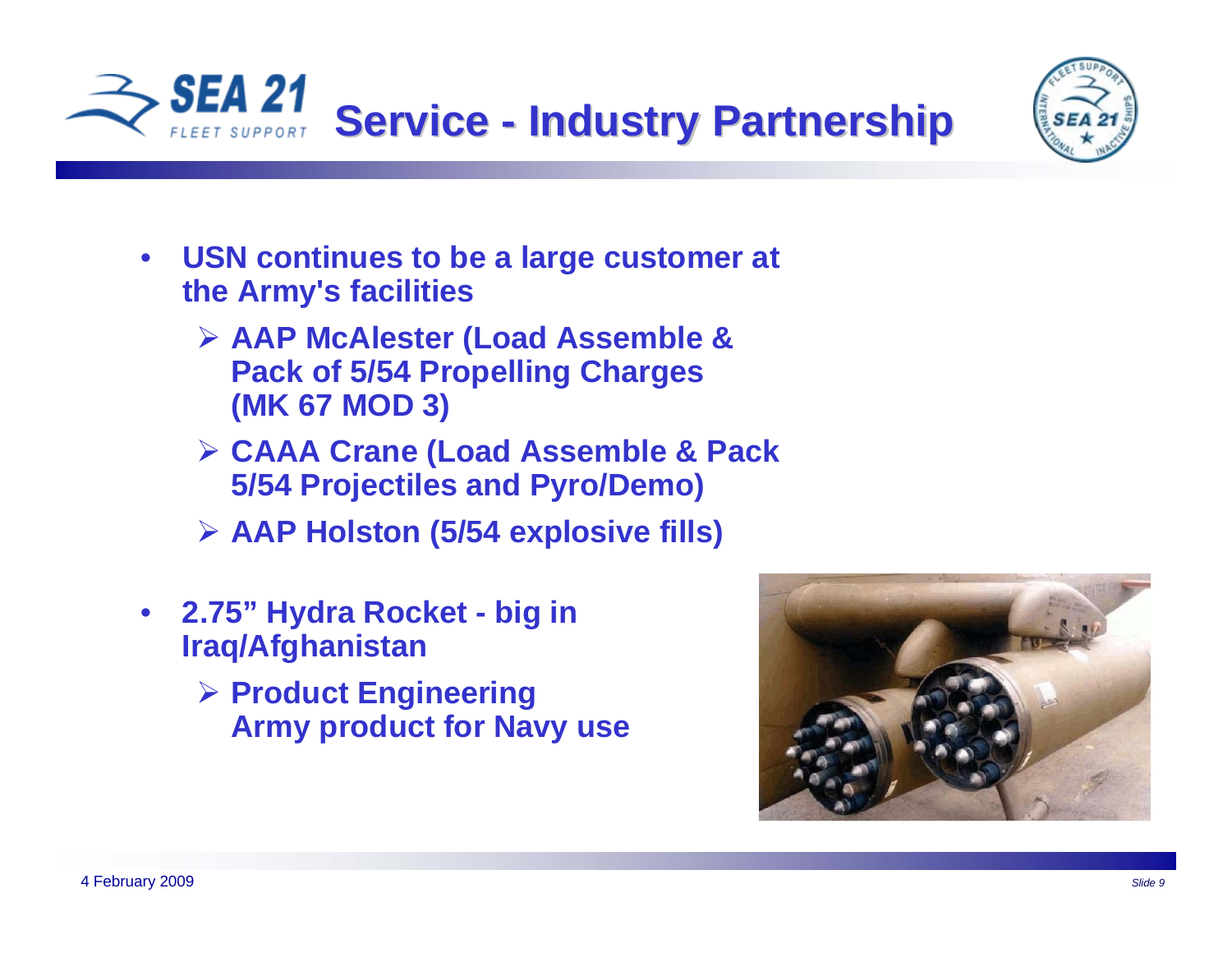

# **USN Requirements USN Requirements**



- **Continue to build 30MM inventory to support San Antonio Class LPD training and operational requirements**
- **USN still working towards a cost effective means to deliver 57MM ammunition to USN and USCG Deep Water program despite FY09 congressional marks**
- **Seek alternative munitions for training and qualification with individual and crew served weapons due to Live Fire Range limitations.**

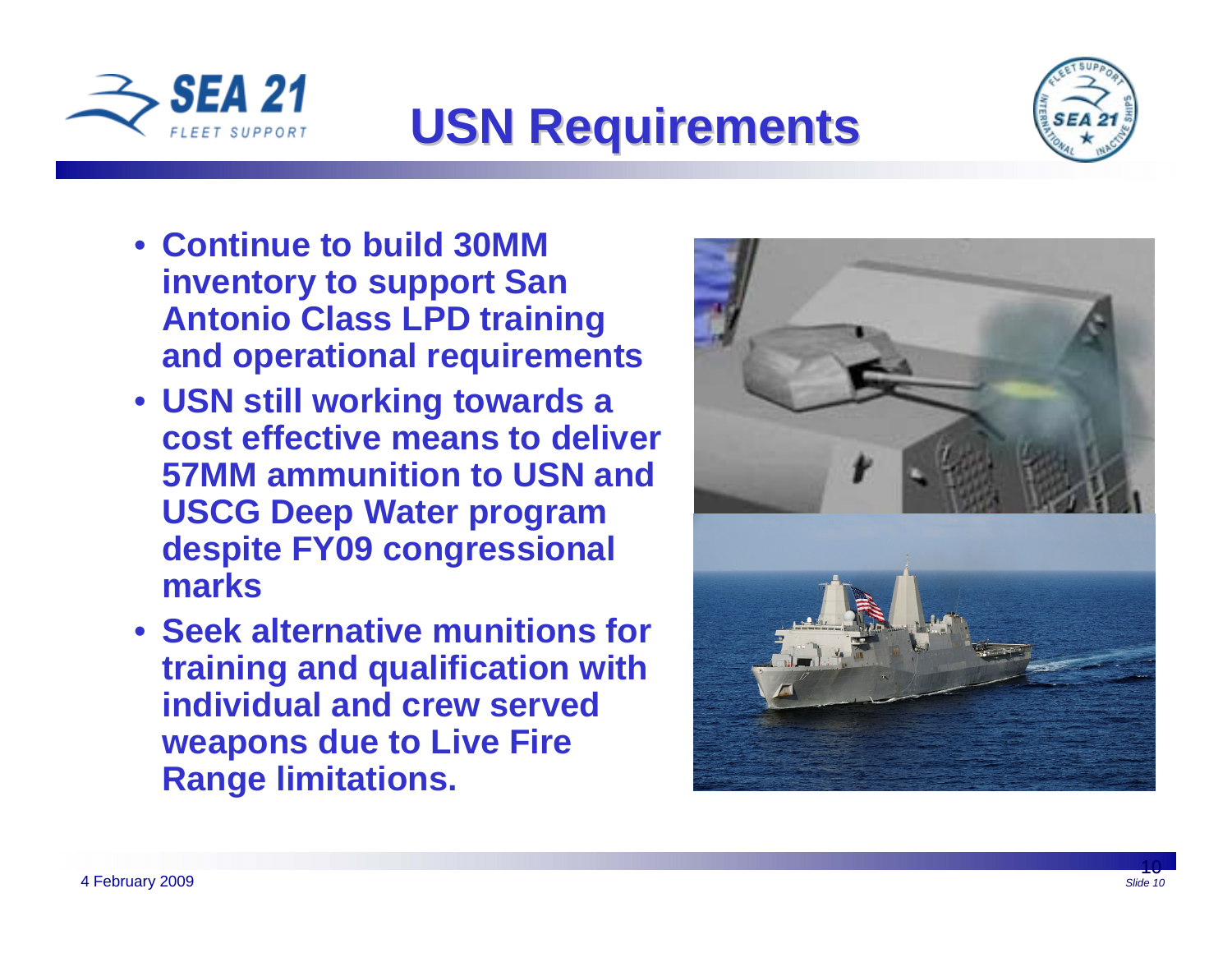



- **Pyro/Demo at CAAA** 
	- **Small quantity procurement issues w/System Engineering challenges**
	- **Troubleshooting, engineering investigations, failure review boards**
	- **Cost adjustments have significant impact on procurements.**
	- **Increase in student quotas at the Joint EOD School requires the procurement of additional pyrotechnics and demolition materials**
- **Rapid fielding of new pryo/demo items requires optimum teamwork with SMCA as items transition to production**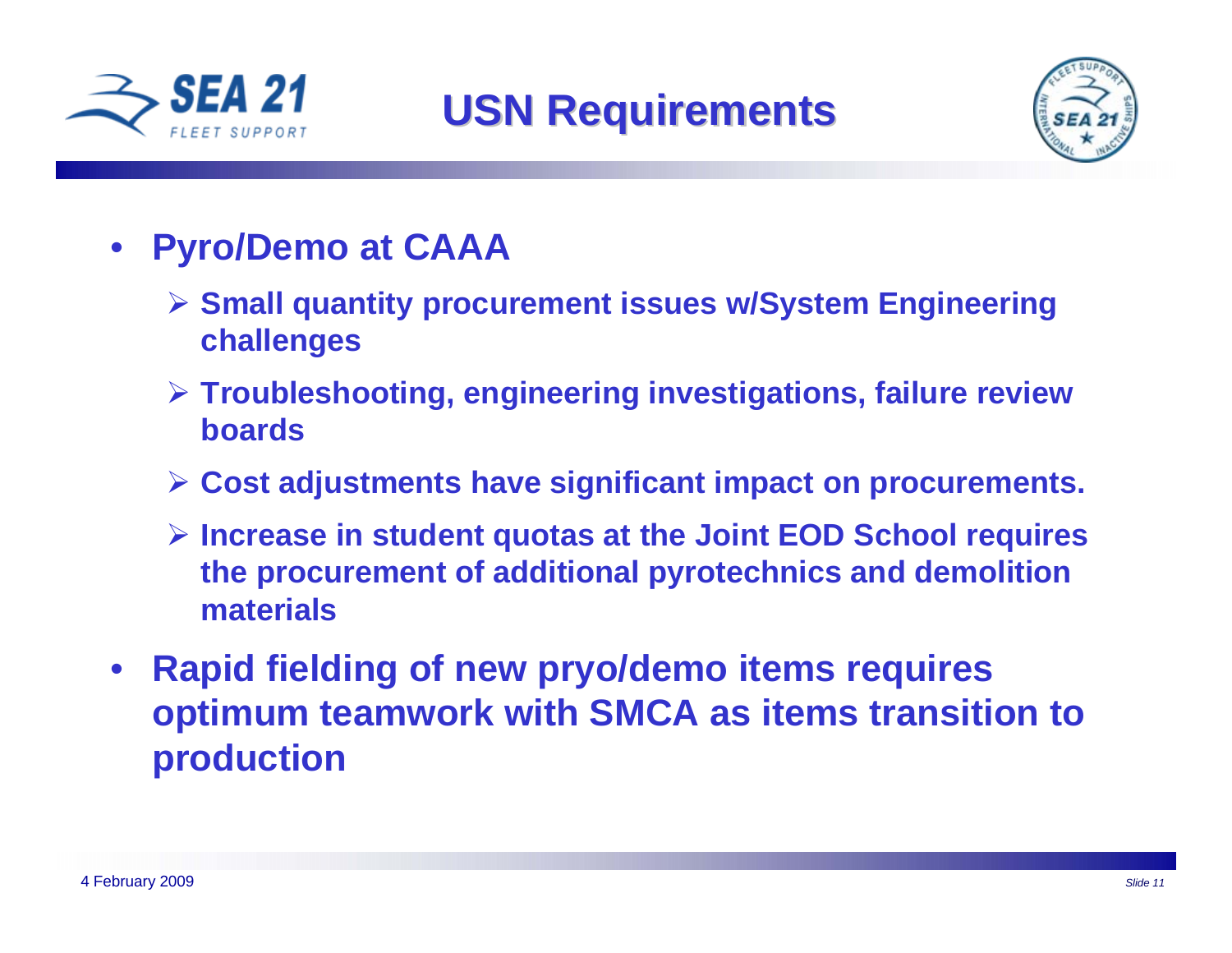

### **General Purpose Bombs** (PMA-201) IM Technology Joint Program



#### GP Bomb IM Technology

Description: Develop, test & demonstrate weapons with equal or better IM performance than current BLU-117/110/111 filled with PBXN-109

- Maintain lethality effectiveness (w/Tritonal or PBXN-109)
- Maintain compatibility with current fuzes
- Maintain compatibility with current guidance packages and tail kits



**GP Bomb IM Vent Hole Technology**

### **Status**

- BLU-111 B/B & C/B complete; FY10 Production
	- IM Vent Plate Configurations
	- PBXN-109
- BLU-117 B/B & C/B 95% complete: FY10 Production
	- **IM Vent Plate Configuration**
	- AFX-795
- BLU-126 C/B IM Qual in FY09
	- Incorporate & Test Vent Plate Configuration
- Reactive Liner IM Technology
	- Mature Technology for Bomb's application

### **Mil Std 2105 Test Matrix**

### **Current GP Bomb IM Reaction Status(w/Vented Base Plate Technology)**

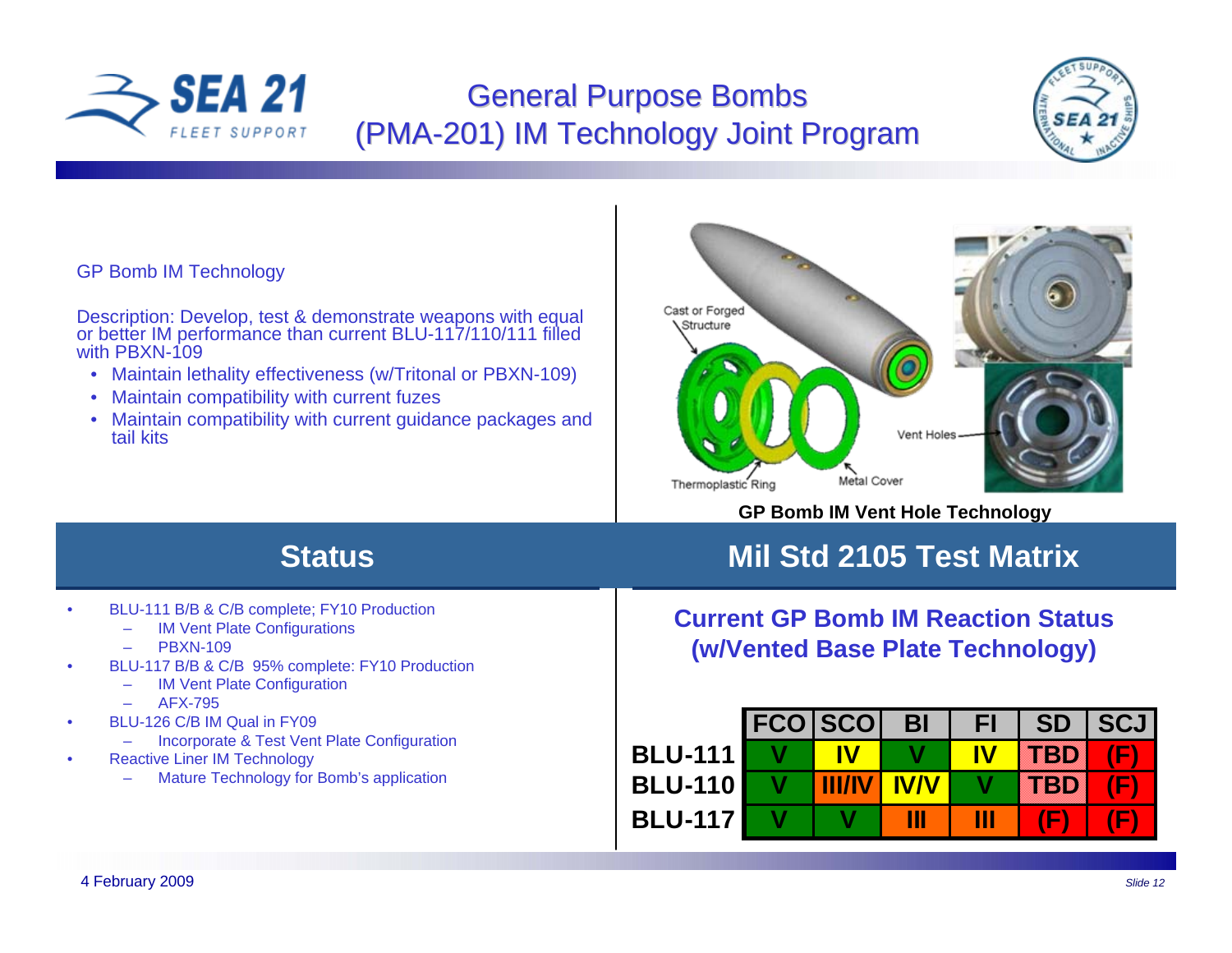



- **5/54 Conventional Ammunition is procured via Single Manager For Conventional Ammunition (SMCA)**
- **Current Acquisition Strategy procure large quantities of component parts and subsequently build projectile subassemblies and propelling charges**
- **Acquisition Strategy and reduction in NCEA over last decade presents challenges to maintaining responsive Industrial base**
- **Existing inventory of component parts has been largely depleted**
- **USN working with the SMCA to release sources sought to evaluate the potential to move forward with a Systems Contract Approach for 5/54 ammunition**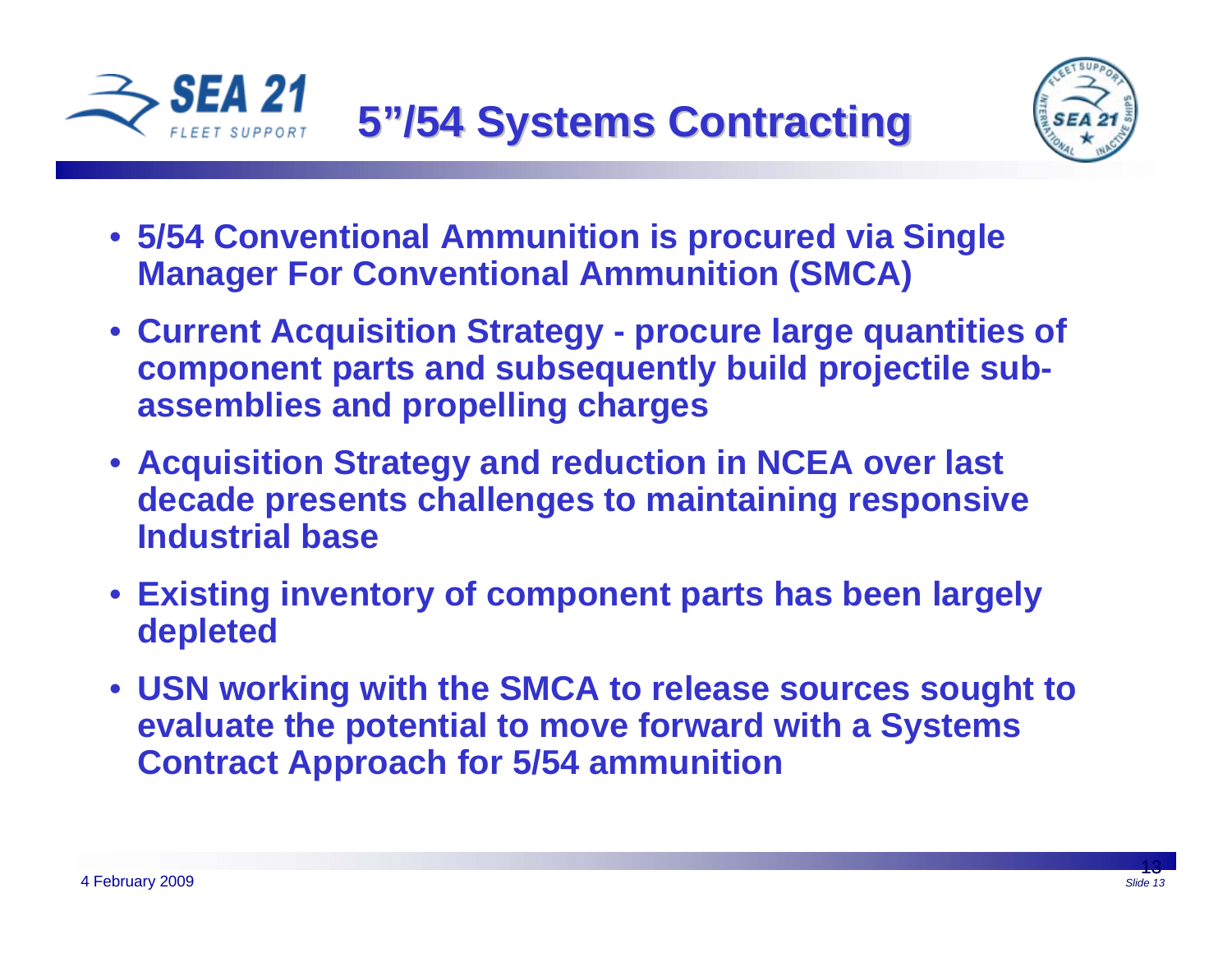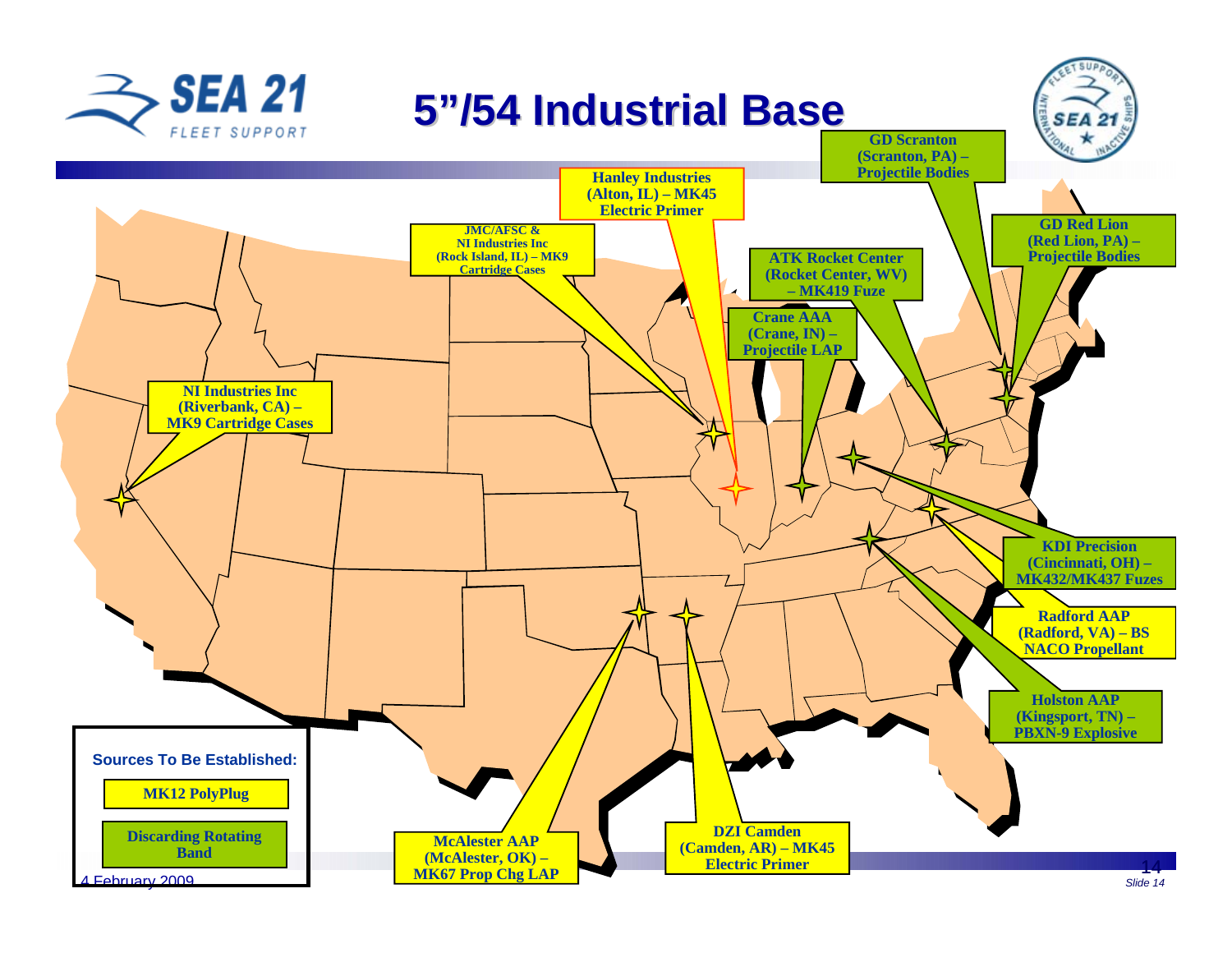





- **Reduction in U.S. Army cannon artillery and decrease in USN training requirements for 5/54 in recent years has impacted the industrial base – consolidation and reduction of NTIB suppliers**
- **USN continues to pursue naval version of Multi-Option Fuze Artillery (MOFA) for 5/54**
- **USN initiated Product Improvement Plan for the Multi-Function Fuze (MFF) to support Anti-Air Warfare requirement**
	- **Parts obsolescence**
	- **Decrease costs**
	- **Intent is for full and open competition acquisition strategy upon transition to SMCA.**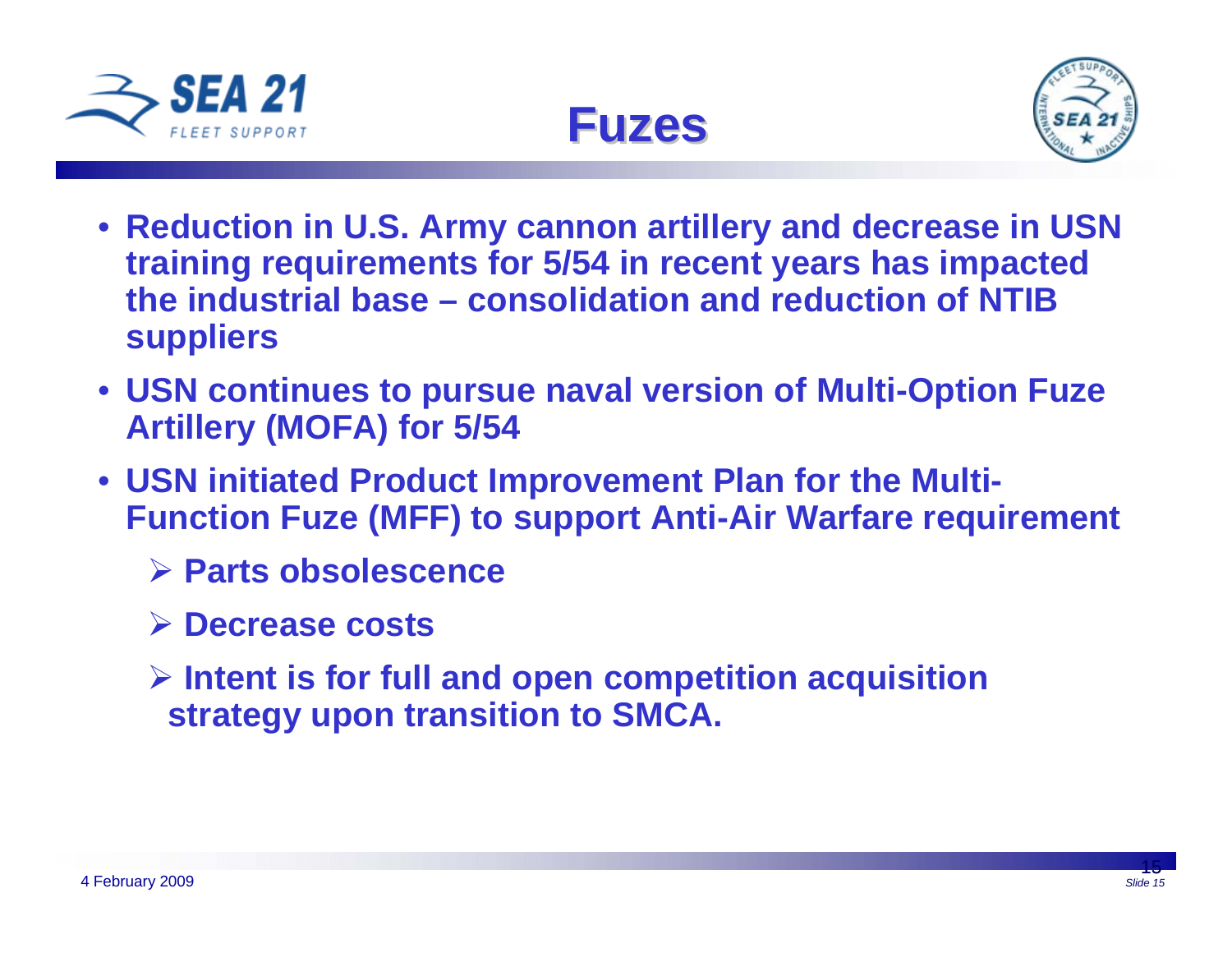

## **PMA-272 transition agreement signed with PM-JS**

- **Collaboration with Picatinny PM-JS for transition of MJU-61 and MJU-64 flares to SMCA**
- **Developing ARM 024 (kinematic) countermeasure with planned transition following successful LRIP**
- **SMH-75 Flare procurement delayed by internal execution**

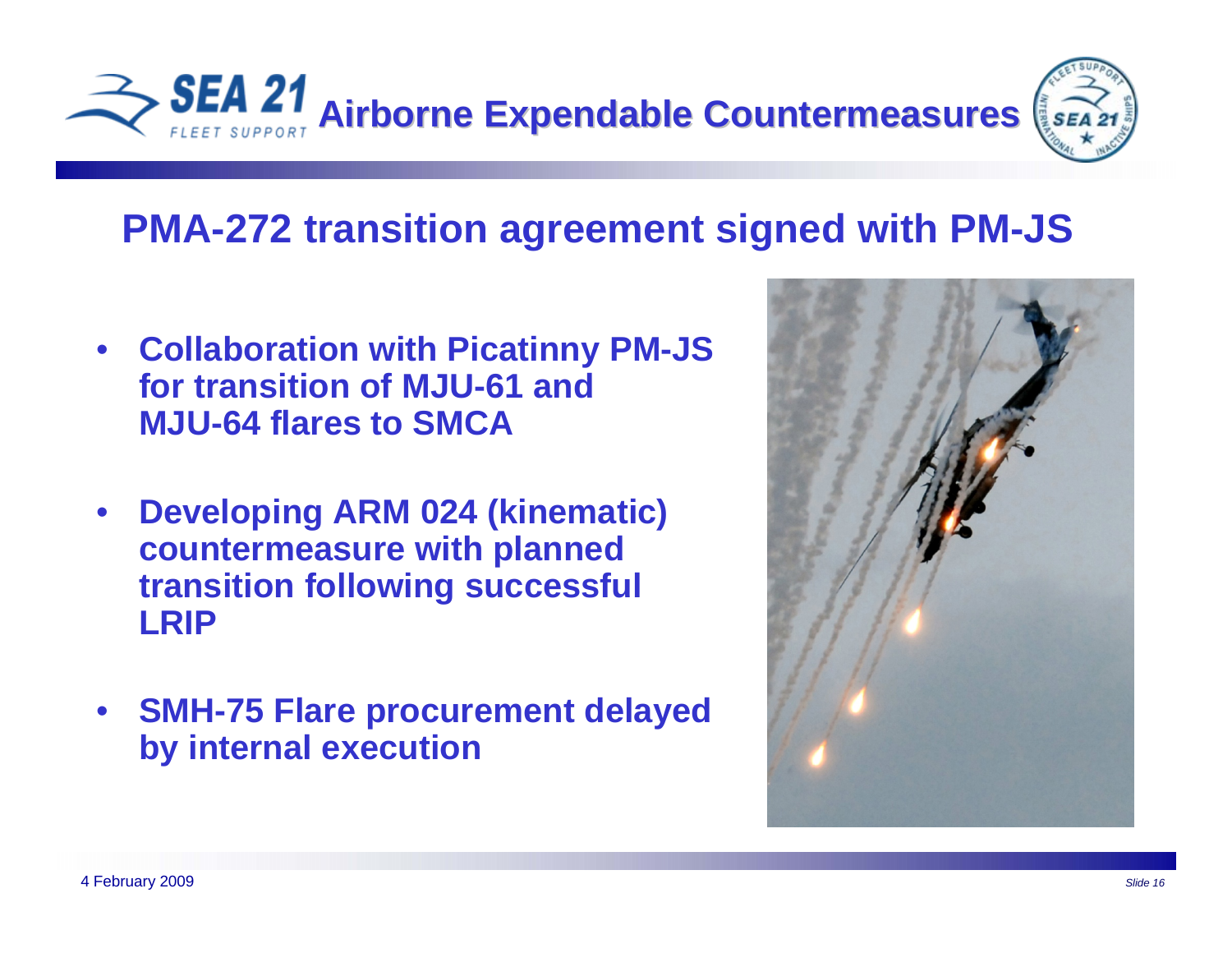

## **Future Gun Systems Future Gun Systems**



### • **MK 46 Mod 1&2 GWS**

- **30 mm ammo**
- **Derived from Mod 0 Expeditionary Fighting Vehicle (EFV)**
- **LPD 17 Class, LCS**
- **Advanced Gun System**
	- **155 mm ammo**
	- **DDG 1000**
- **MK 110 Gun**
	- **57 mm ammo**
	- **WMSL 750, DDG 1000, LCS**